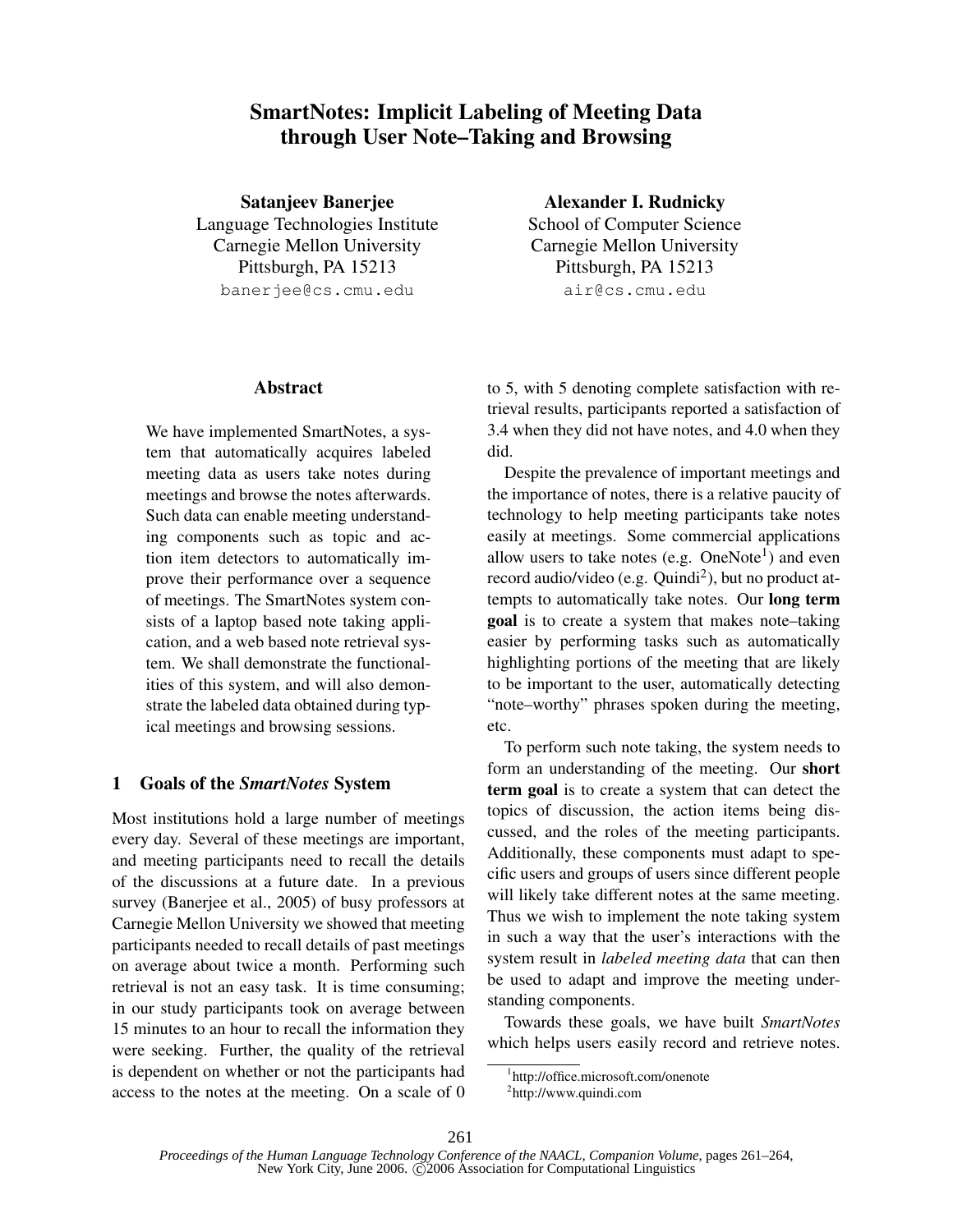The system also records the user interactions to form labeled meeting data that can later be used to automatically improve the meeting understanding components. In the next section we describe the meeting understanding components in more detail. Next we describe SmartNotes itself, and show how it is currently helping users take and retrieve notes, while acquiring labeled data to aid each of the meeting understanding components. Finally we end with a discussion of what functionality we plan to demonstrate at the conference.

## 2 Automatic Meeting Understanding

Topic detection and segmentation: We are attempting to automatically detect the topics being discussed at meetings. This task consists of two subtasks: discovering the points in a meeting when the topic changes, and then associating a descriptive label to the segment between two topic shifts. Our current strategy for topic shift detection (Banerjee and Rudnicky, 2006a) is to perform an edge detection using such features as speech activity (who spoke when and for how long), the words that each person spoke, etc. For labeling, we are currently simply associating the agenda item names recorded in the notes with the segments they are most relevant to, as decided by a tf.idf matching technique. Topic detection is particularly useful during meeting information retrieval; (Banerjee et al., 2005) showed that when users wish to retrieve information from past meetings, they are typically interested in a specific discussion topic, as opposed to an entire meeting.

Action item detection: An obvious application of meeting understanding is the automatic discovery and recording of action items as they are discussed during a meeting. Arguably one of the most important outcomes of a meeting are the action items decided upon, and automatically recording them could be a huge benefit especially to those participants that are likely to not note them down and consequently forget about them later on.

Meeting participant role detection: Each meeting participant plays a variety of roles in an institution. These roles can be based on their function in the institution (managers, assistants, professors, students, etc), or based on their expertise (speech recognition experts, facilities experts, etc). Our current strategy for role detection (Banerjee and Rudnicky, 2006b) is to train detectors on hand labeled data. Our next step is to perform discovery of new roles through clustering techniques. Detecting such roles has several benefits. First, it allows us to build prior expectations of a meeting between a group of participants. For example, if we know person A is a speech recognition expert and person B a speech synthesis expert, a reasonable expectation is that when they meet they are likely to talk about technologies related speech processing. Consequently, we can use this expectation to aid the action item detection and the topic detection in that meeting.

#### 3 SmartNotes: System Description

We have implemented SmartNotes to help users take multi–media notes during meetings, and retrieve them later on. SmartNotes consists of two major components: The note taking application which meeting participants use to take notes during the meeting, and the note retrieval application which users use to retrieve notes at a later point.

#### 3.1 SmartNotes Note Taking Application

The note taking application is a stand–alone system, that runs on each meeting participant's laptop, and allows him to take notes during the meeting. In addition to recording the text notes, it also records the participant's speech, and video, if a video camera is connected to the laptop. This system is an extension of the Carnegie Mellon Meeting Recorder (Banerjee et al., 2004).

Figure 1 shows a screen–shot of this application. It is a server–client application, and each participant logs into a central server at the beginning of each meeting. Thus, the system knows the precise identity of each note taker as well as each speaker in the meeting. This allows us to avoid the onerous problem of automatically detecting who is speaking at any time during the meeting. Further, after logging on, each client automatically synchronizes itself with a central NTP time server. Thus the time stamps that each client associates with its recordings are all synchronized, to facilitate merging and play back of audio/video during browsing (described in the next sub–section).

Once logged in, each participant's note taking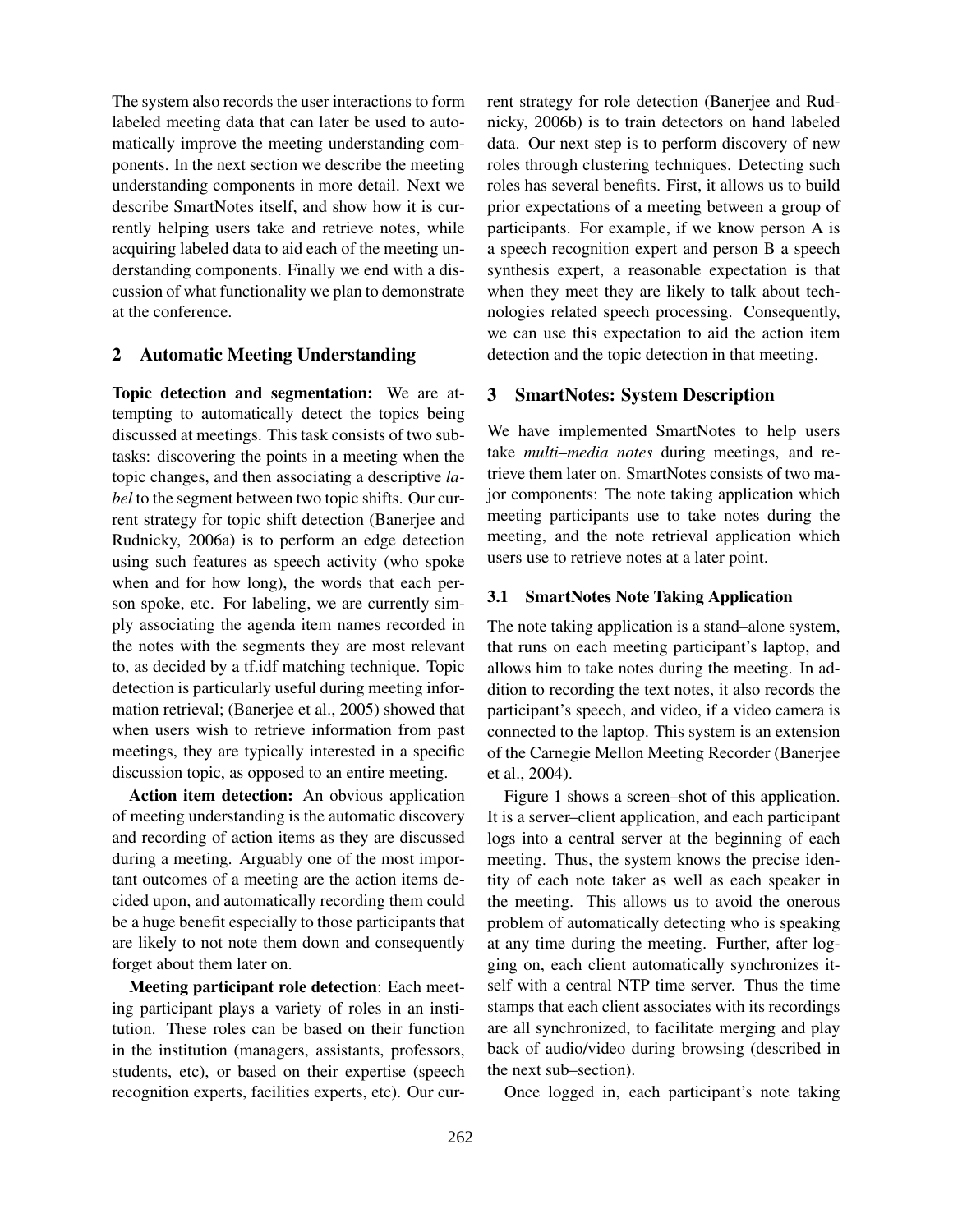

Figure 1: Screen shot of the SmartNotes note-taking client

area is split into two sections: a shared note taking area, and a private note taking area. Notes written in the shared area are viewable by all meeting participants. This allows meeting participants to share the task of taking notes during a meeting: As long as one participant has recorded an important point during a meeting, the other participants do not need to, thus making the note taking task easier for the group as a whole. Private notes that a participant does not wish to share with all participants can be taken in the private note taking area.

The interface has a mechanism to allow meeting participants to insert an agenda into the shared area. Once inserted, the shared area is split into as many boxes as there are agenda items. Participants can then take notes during the discussion of an agenda item in the corresponding agenda item box. This is useful to the participants because it organizes the notes as they are being taken, and, additionally, the notes can later be retrieved agenda item by agenda item. Thus, the user can access all notes he has taken in different meetings regarding "buying a printer", without having to see the notes taken for the other agenda items in each such meeting.

In addition to being useful to the user, this act of inserting an agenda and then taking notes within the relevant agenda item box results in generating (unbeknownst to the participant) labeled data for the topic detection component. Specifically, if we define each agenda item as being a separate "topic", and make the assumption that notes are taken approximately concurrent with the discussion of the contents of the notes, then we can conclude that there is a shift in the topic of discussion at some point between the time stamp on the last note in an agenda item box, and the time stamp on the first note of the next agenda item box. This information can then be used to improve the performance of the topic shift detector. The accuracy of the topic shift data thus acquired depends on the length of time between the two time points. Since this length is easy to calculate automatically, this information can be factored into the topic detector trainer.

The interface also allows participants to enter action items through a dedicated action item form. Again the advantage of such a form to the participants is that the action items (and thus the notes) are better organized: After the meeting, they can perform retrieval on specific fields of the action items. For example, they can ask to retrieve all the action items assigned to a particular participant, or that are due a particular day, etc.

In addition to being beneficial to the participant, the action item form filling action results in generating labeled data for the action item detector. Specifically, if we make the assumption that an action item form filling action is preceded by a discussion of the action item, then the system can couple the contents of the form with all the speech within a window of time before the form filling action, and use this pair as a data point to retrain its action item detector.

## 3.2 SmartNotes Note Retrieval Website

As notes and audio/video are recorded on each individual participant's laptop, they also get transferred over the internet to a central meeting server. This transfer occurs in the background without any intervention from the user, utilizes only the left–over bandwidth beyond the user's current bandwidth usage, and is robust to system shut–downs, crashes, etc. This process is described in more detail in (Banerjee et al., 2004).

Once the meeting is over and all the data has been transferred to the central server, meeting participants can use the SmartNotes multi–media notes retrieval system to view the notes and access the recorded audio/video. This is a web–based application that uses the same login process as the stand–along note